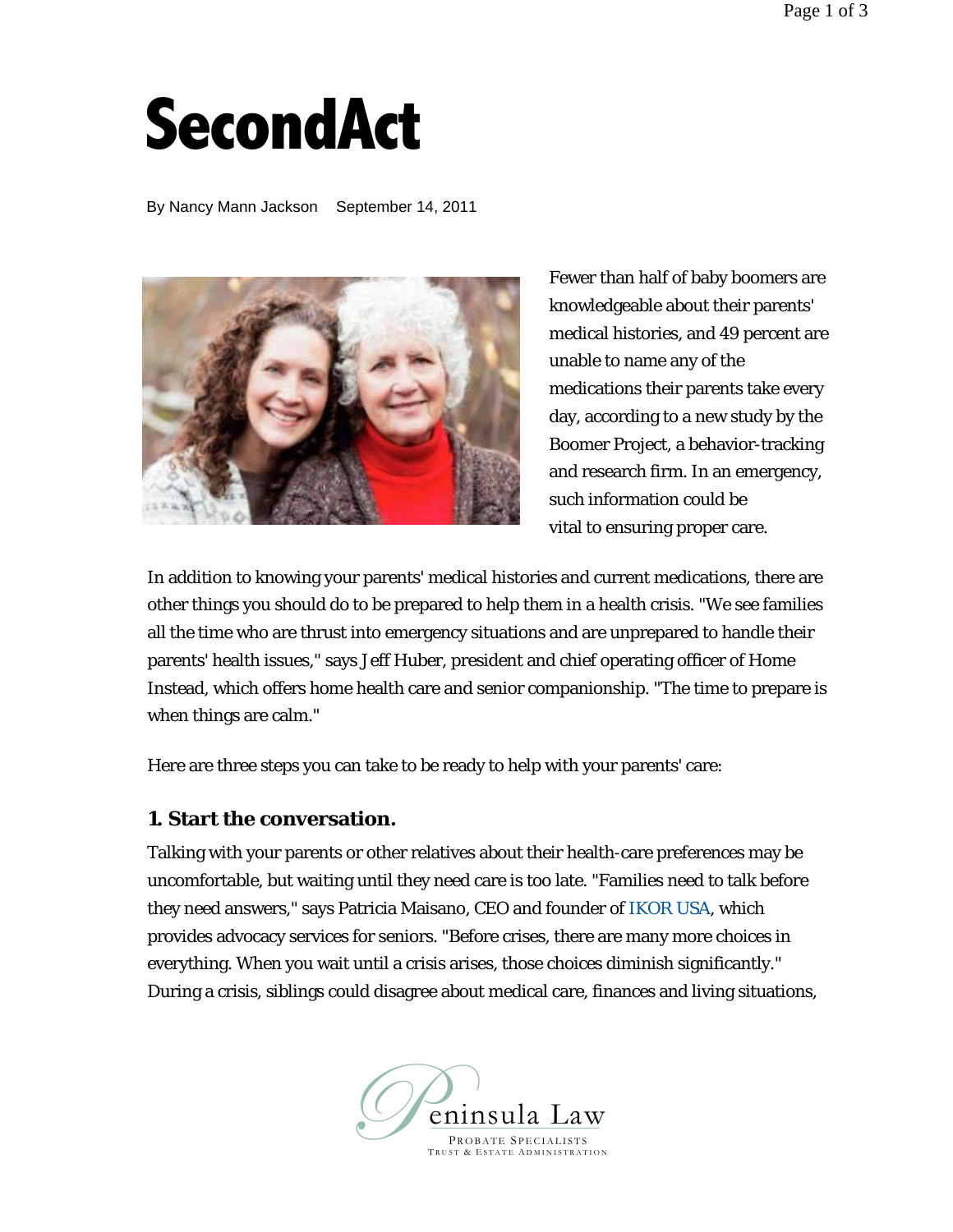Maisano says. And if a parent is incapacitated, his or her own preferences are unlikely to be heard or followed.

In general, Huber says, a good time to begin talking about parents' health care is when parents are in their 70s and children are in their 40s. He and his brother, both in their 40s, recently sat down with their parents and went through Home Instead's free Senior Emergency Kit, which offers a checklist of basic information that adult children should know about their parents, such as physicians' names, medications and doses, allergies, and how to access advance health-care directives.

Starting these conversations can be difficult. "If children initiate the discussion, they should explain to the parent that they want to make sure they are aware of the parent's wishes, and that they will best be able to see to those wishes if the lines of communication remain open," Maisano says.

CaregiverStress.com offers a number of resources to get these "40/70" conversations started, including techniques for diffusing the emotions involved in such discussions.

## **2. Organize necessary information.**

After obtaining the information you need from your parents, determine who in the family will be responsible for maintaining it. That person should develop a system for keeping it organized and updated. "Consider this work for which you will be paid in brownie points, karma or crowns in heaven," says Molly McDonald, the leader of a breast cancer charity in Bloomfield Hills, Mich., who cared for her mother for 17 years after a life-changing accident. "This may be your part-time, weekends and overtime job for a while. You will be more efficient if you are organized. Keep a spreadsheet of doctors, medications, surgeries and appointments."

If you live far from your parents, learn about the medical facilities in their town and the services provided. Develop a list of potential long-term-care facilities if that is an option for your parents.